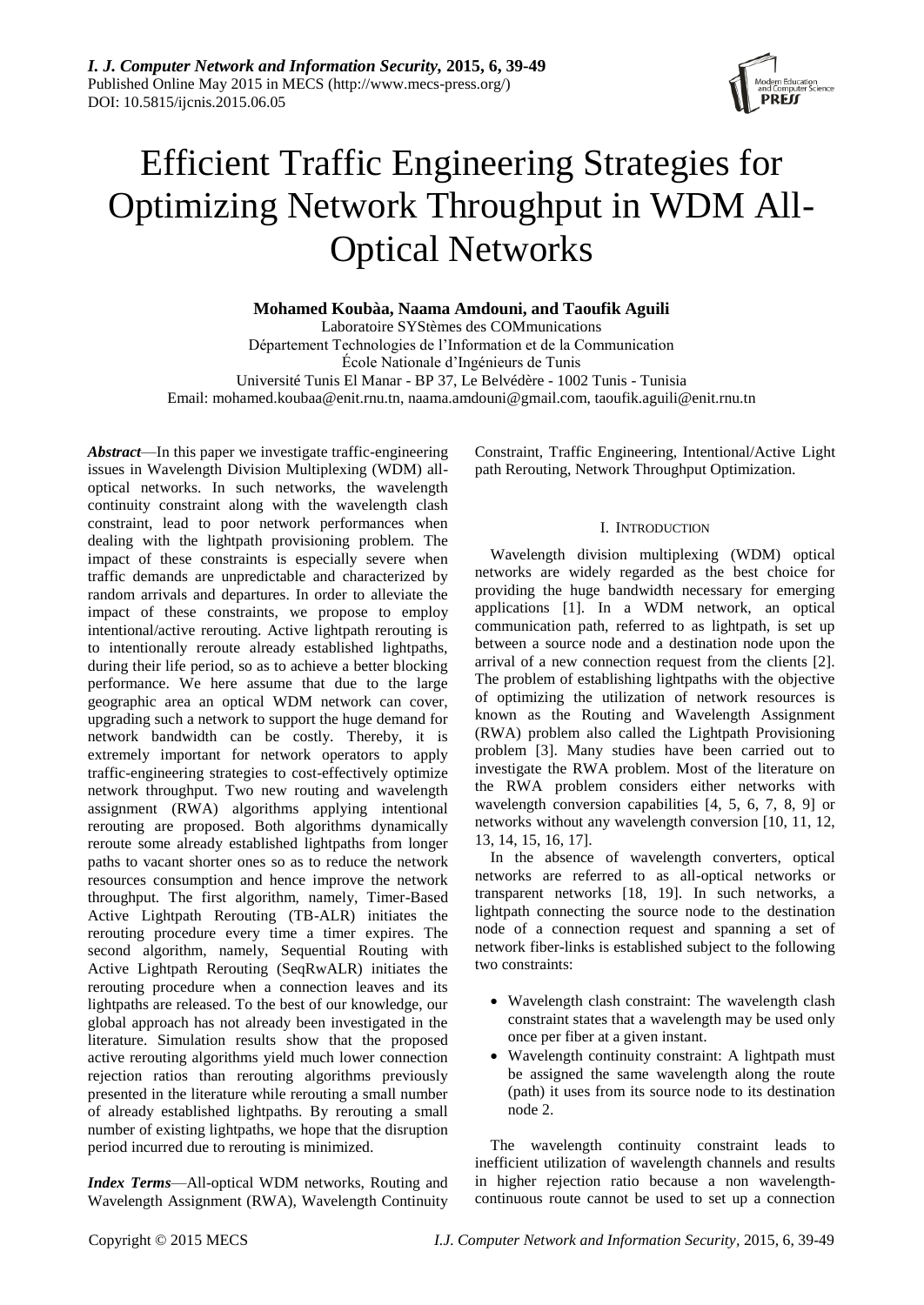request although the route is available. This is especially severe in a circuit-switched network with random circuit arrivals and departures because the unpredictable traffic demand renders the use of routing to mitigate the wavelength continuity constraint ineffective [20]. Wavelength conversion and traffic rerouting are the two possible mechanisms that can increase the efficiency. Wavelength conversion at each node allows the network manager to get rid of the wavelength continuity constraint and hence allows the network to support a larger set of lightpaths. However, such converters remain too expensive and should increase significantly the network capital expenditure [21]. Since, in the foreseeable future, wavelength conversion is expected to remain an expensive technology, traffic rerouting becomes an attractive alternative solution to improve the network throughput conditioned by the aforementioned constraints.

In this paper we present new routing and wavelength assignment algorithms for WDM all-optical networks. We expect to compensate the absence of wavelength converters by the use of efficient rerouting schemes in order to minimize the number of blocked requests for a given number of wavelengths available per each fiberlink in the network when dynamic lightpath demands, referred to as Random Lightpath Demands (RLDs), are considered.

The remainder of this paper is organized as follows. Section II gives the principles of rerouting. Previous work on rerouting is reviewed in Section III. In Section IV, we summarize our main contributions. Section V defines the notations used in subsequent sections. The two proposed intentional lightpath rerouting strategies are presented in details in Section VI. Our simulation results and analysis are given in Section VII. Section VIII concludes the paper.

## II. REROUTING

The concept of rerouting is originally introduced in the design of circuit-switched telephone networks [22, 23]. It has also been applied to WDM optical networks over the two past decades [20, 24, 25, 26, 27, 28, 29]. Rerouting is defined as the action of switching an already established circuit (or virtual path in ATM networks, lightpath in WDM networks) from one path to another path without changing the source and destination nodes. There are two ways to rearrange an existing lightpath [30]. One is partially rearranging, which keeps the original path of the lightpath to be rerouted but reassigns a different wavelength to the fiber-links along the path. This is also referred to as Wavelength ReRouting (WRR). Another is fully rearranging, which consists of finding a new path with possibly another wavelength to replace the old path. This latter one is referred to as Lightpath ReRouting (LRR). A comprehensive survey of rerouting techniques can be found in [31]. Rerouting in a WDM network can be classified into two categories with respect to the time at which the rerouting procedure is launched. The first is passive rerouting which only performs the rerouting procedure when an incoming lightpath request is to be

blocked. The second category is active rerouting which reroutes dynamically existing lightpaths to more suitable physical paths, without affecting other active lightpaths, at some predefined time instants or at periodic intervals according to some predefined criteria. One example is to reroute an existing lightpath from a longer path to a shorter one, another example is to reroute an existing lightpath from an over-loaded path to a slightly-loaded path so as to achieve a better blocking performance. Since the active rerouting is able to adapt the traffic patterns not only when the normal connection set-up procedure fails, we focus on active lightpath rerouting in the rest of the paper.

Let us consider the graph of Fig. 1 representing a network topology with 6 nodes and 12 bidirectional fiberlinks with  $W = 2$  available wavelengths on each fiber-link. In order to illustrate the principles of passive/active rerouting, we here assume that 5 RLDs are already serviced according to the details given in Table 1. A RLD numbered i, and denoted  $r_i$ , is defined by a 5-tuple  $(s_i, d_i, \pi_i, \alpha_i, \beta_i)$  where  $s_i$ ,  $d_i$  are the source and the destination nodes of the demand,  $\pi_i$  is the number of requested lightpaths to be set up between  $s_i$  and  $d_i$ , and  $\alpha_i$  and  $\beta_i$  are respectively the set-up and tear-down dates of the demand. For the sake of simplicity, we here assume that, for each RLD, only one lightpath is required between the source and the destination nodes of the request ( $\pi$ <sub>i</sub> =1). This scheme can be generalized to consider traffic requests with a required number of lightpaths  $\pi_i$  ( $\pi_i$ >1) by considering  $\pi_i$  simultaneous traffic requests between the same source and destination nodes with one required lightpath each.



Fig. 1. The RWA of the already serviced RLDs given in Table 1.

Table 1. The set of already serviced RLDs

| No. | S | α   |     | Physical path   | Wavelength |
|-----|---|-----|-----|-----------------|------------|
|     |   | 190 | 520 | $1 - 2$         | $\sim$     |
|     |   | 220 | 540 | $5 - 6 - 3$     | $\sim$     |
|     |   | 300 | 450 | $6 - 3$         | $\sim$     |
|     |   | 320 | 500 | $5 - 2$         | $\sim$ 1   |
|     |   | 350 | 640 | $6 - 5 - 2 - 3$ | M.         |

Table 2. The set of RLDs to be set up

| No. | S | d | α   |     |
|-----|---|---|-----|-----|
| 6   |   |   | 420 | 820 |
|     | 5 | 6 | 425 | 840 |
| 8   | 5 |   | 480 | 610 |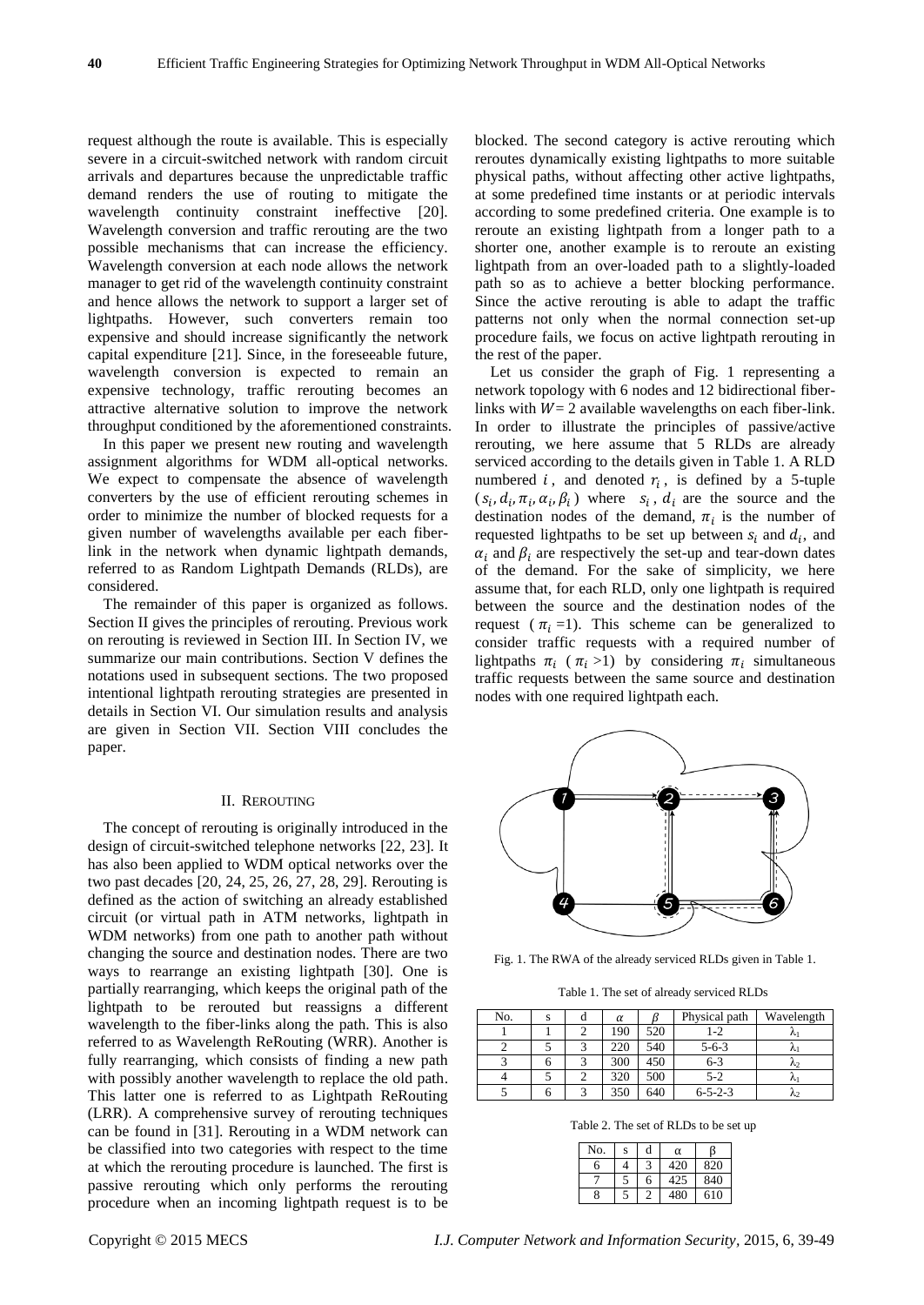Fig. 1 shows the set of already set up lightpaths. Note that lightpaths using wavelength  $\lambda_1$  are drawn using solid lines whereas lightpaths using  $\lambda_2$  are drawn in dashed lines. Now we assume that a new RLD,  $r_6$ , is to be set up between nodes 4 and 3 at time 420 as shown in Table 2. One may notice that no path-free wavelengths are anymore available on any shortest path joining the source node to the destination node of the arriving RLD. We call a path-free wavelength, a wavelength which is not used by any lightpath on any fiber-link of the considered path. Nonetheless, the arriving RLD could be set up once passive rerouting is launched to free a wavelength along one of the shortest paths associated to the RLD. Indeed, assume that RLD  $r_1$  is rerouted on the same path 1-2 using wavelength  $\lambda_2$ . Thus, wavelength  $\lambda_1$  is freed along the shortest path 4-1-2-3 and hence may be used to set up the incoming RLD (see Fig. 2).



Fig. 2. The RWA of RLD *r<sup>6</sup>* once passive rerouting is executed

At time t=425, a new RLD is to be set up between nodes 5 and 6. Wavelength  $\lambda_2$  is still available along the path 5-6 and is hence used to service the arriving RLD.

Let now assume that a new lightpath is to be set up between nodes 5 and 2 at time t=480. Once again, we notice that no path-free wavelengths are still available along the shortest paths associated to the incoming RLD. RLD  $r_8$  is then to be rejected due to lack of resources. Once again, rerouting is launched to free a path-free wavelength in order to set up the lightpath request. Indeed, at time  $t=450$ , the lightpath along the physical path 6-3 is released and wavelength  $\lambda_2$  is now available along the path 6-3. Assuming that active rerouting is launched at the departure time of RLD  $r_3$ , RLD  $r_5$  is hence rerouted from path 6-5-2-3 on wavelength  $\lambda_2$  to the shorter path 6-3 on the same wavelength. Thus, wavelength  $\lambda_2$  can now be used on the physical path 5-2 to set up RLD  $r_8$ .

#### III. RELATED WORK

Many studies have investigated the problem of rerouting in WDM all-optical networks for dynamic provisioning of lightpath demands. Rerouting may be a viable and cost effective solution to alleviate the impact of the wavelength continuity constraint and hence improve the network throughput by reducing the number

of rejected lightpath demands. In [20] and [24], Lee et al. first introduced the wavelength rerouting concept by proposing a wavelength rerouting scheme called Move To Vacant Wavelength Retuning (MTV-WR). The basic idea of this algorithm is that, in case a connection request gets blocked with normal assignment process, a few established lightpaths may be reassigned, if possible, to other wavelengths to enable the new request to get a wavelength-continuous route from its source to destination. While reassigning an existing lightpath, it maintains the original path of the lightpath. In order to shorten the disruption period incurred due to rerouting, the authors proposed the Parallel MTV-WR rerouting scheme allowing the rerouting of multiple lightpaths at the same time. The parallel MTV-WR has the following attractive features. First, it has simple switching control because the old and new paths of rerouted lightpaths share the same switching nodes. Second, it provides shorter disruption period that should be only of the order of microseconds [20]. A time optimal wavelength rerouting algorithm based on the Parallel MTV-WR rerouting scheme was presented later in [25].

In [32] and [33], Wason et al. proposed two low complexity wavelength rerouting algorithms to improve throughput and to reduce blocking probability in wavelength division multiplexed networks. The former is called the Shortest Path Wavelength ReRouting (SPWRR) algorithm while the latter is called the Lightpath ReRouting Algorithm (LRRA). Wason et al. also demonstrated that LRRA gives better results and can be implemented to huge networks for good blocking performance.

While in all of the above described algorithms dynamic traffic is considered, in [21], Koubàa et al. proposed a new lightpath rerouting scheme to optimize network resources allocation considering three types of traffic demands namely Permanent Lightpath Demands (PLDs), Scheduled Lightpath Demands (SLDs), and Random Lightpath Demands (RLDs).

Recently, a new lightpath rerouting scheme called Sequential Routing with Lightpath Rerouting (SeqRwLR) is proposed in [34] to improve the rejection ratio while keeping a small service disruption time.

All of the aforementioned rerouting algorithms used the passive rerouting concept i.e. they only perform rerouting when a new connection request is to be blocked. In [26], Chu et al. proposed a Dynamic Least Congested Routing (DLCR) algorithm, which dynamically switches the lightpath between the primary route and alternate route according to the network traffic distribution. The authors also demonstrated that the performance gain is more significant when wavelength conversion is available.

In [35] and [36], Ho et al. developed a rerouting approach which actively packs existing connections of different bandwidth granularities. Basically different from previously proposed active rerouting that blindly attempts to reroute many existing lightpaths, the proposed algorithm at first estimates the potential resource gain of each existing connection and then reroutes only a small number of candidate connections that may give the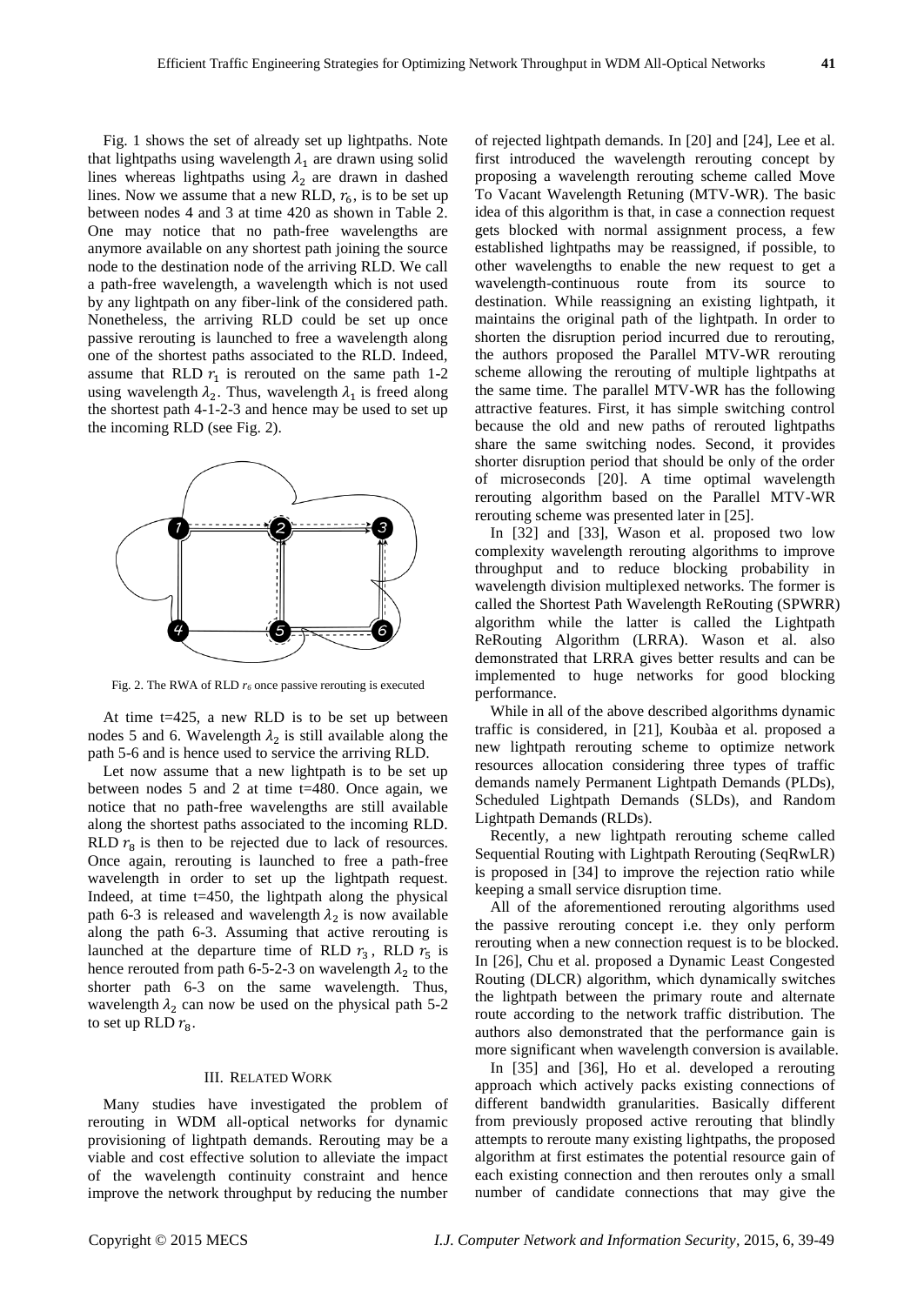largest gain. The objective is to maximize the amount of resources that can be conserved for future requests and hence improve the network throughput.

In [37] and [38], Chu et al. investigated passive rerouting, intentional rerouting and hybrid rerouting which combines passive and intentional rerouting. The authors showed that when there is wavelength conversion, passive rerouting works much better than intentional rerouting, and hybrid rerouting can only improve the performance over passive rerouting slightly. In the absence of wavelength converters, the authors demonstrated that WRR achieve the most benefit of passive rerouting, whereas path adjusting does not help any further. The authors also showed that hybrid rerouting can improve the blocking performance significantly.

## IV. CONTRIBUTION OF THE PAPER

In this paper we propose two RWA algorithms applying active lightpath rerouting for WDM all-optical networks without wavelength conversion. These two algorithms are referred to as the Timer-Based Active Lightpath Rerouting algorithm (TB-ALR) and the Sequential Routing with Active Lightpath Rerouting algorithm (SeqRwALR) respectively. The connection requests, referred to as Random Lightpath Demands (RLDs), are assumed to be with random arrivals and departures. The basic idea of both algorithms is to dynamically reroute some already established lightpaths to more appropriate physical paths so as to reduce the network resources consumption. This should hopefully give better performances in terms of rejection ratio. The TB-ALR algorithm initiates the rerouting procedure at some predefined time instants whereas the SeqRwALR algorithm initiates the rerouting procedure at the end time of an established connection request when its lightpath is released.

Basically different from previously proposed active rerouting algorithms, the two proposed algorithms attempt to minimize the disruption period incurred due to rerouting when maximizing the number of RLDs to be serviced. Indeed, when the rerouting procedure is launched, an existing RLD is rerouted if and only if the number of hops on the new physical path to be used by the RLD is  $\sigma$  hops lower than the number of hops of the physical path already used by the RLD. The optimal value of the threshold  $\sigma$  is to be determined by the simulation experiments. Moreover, we assume, for the SeqRwALR algorithm, that the rerouting of an existing RLD is allowed once during its life period. By doing so, the number of RLDs to be rerouted is minimized and hence the duration of the disruption period is reduced. The shorter this duration, the lower is the service disruption.

Our simulation results show that, in the absence of wavelength converters and in contrast to the results announced in [37], the two proposed active rerouting algorithms provide better blocking performances than previously presented passive rerouting algorithms.

## V. NOTATIONS

We use the following notations and typographical conventions:

- $G = (V, E, \eta)$  is an arc-weighted symmetrical directed graph representing the network topology with vertex set , arc set and weight function  $\eta: E \to \mathbb{R}$  + mapping the physical length or any other cost of the links set by the network operator of each arc of . The weight function may incorporate dynamic network status information such as congestion, capacity, and reliability. We here assume that all fiber-links have the same cost equal to 1.
- $N = |V|$  denotes the number of vertices (network nodes) of the directed graph representing the network topology.
- $L = |E|$  denotes the number of arcs (network links) of the directed graph representing the network topology.
- $\Lambda = {\lambda_1, \lambda_2, ..., \lambda_W}$  is the set of available wavelengths on each fiber-link of the network.
- $W = |A|$  denotes the number of available wavelengths (i.e., optical channels) per fiber-link. We assume that all the network links have the same number of available wavelengths.
- $\bullet$  *D* denotes the total number of RLDs to be set up.
- $P_i$ ,  $1 \le i \le D$ , represents the shortest path in already used by r<sub>i</sub>.
- $\mu_i$ ,  $1 \le i \le D$ , is a positive number corresponding to the number of hops on  $P_i$ .
- $R_i$ ,  $1 \le i \le D$ , represents the shortest path in on which  $r_i$  is to be rerouted.
- $v_i$ ,  $1 \le i \le D$ , is a positive number corresponding to the number of hops on  $R_i$ .

# VI. THE PROPOSED ALGORITHMS

When an arriving RLD is to be set up, it may happen that no more path-free wavelengths are available on the shortest path associated to the RLD. Moreover, the RLD may be serviced on a physical path much longer than the shortest path. This may lead to a higher consumption of network resources and a reduction of the overall resource utilization efficiency. For this purpose, we here propose, as mentioned in the preceding sections, two rerouting algorithms to improve the network blocking performance in WDM all-optical networks.

The main difference between the two proposed algorithms concerns the time at which rerouting is launched. The TB-ALR algorithm initiates the rerouting procedure multiple times during the life period of a RLD. Indeed, a timer is cocked at the setup time of the arriving RLD and the rerouting procedure is launched whenever the timer expires. Once the rerouting procedure is executed, the timer is cocked once again. Unlike the TB-ALR algorithm, the SeqRwALR algorithm launches the rerouting procedure when an established connection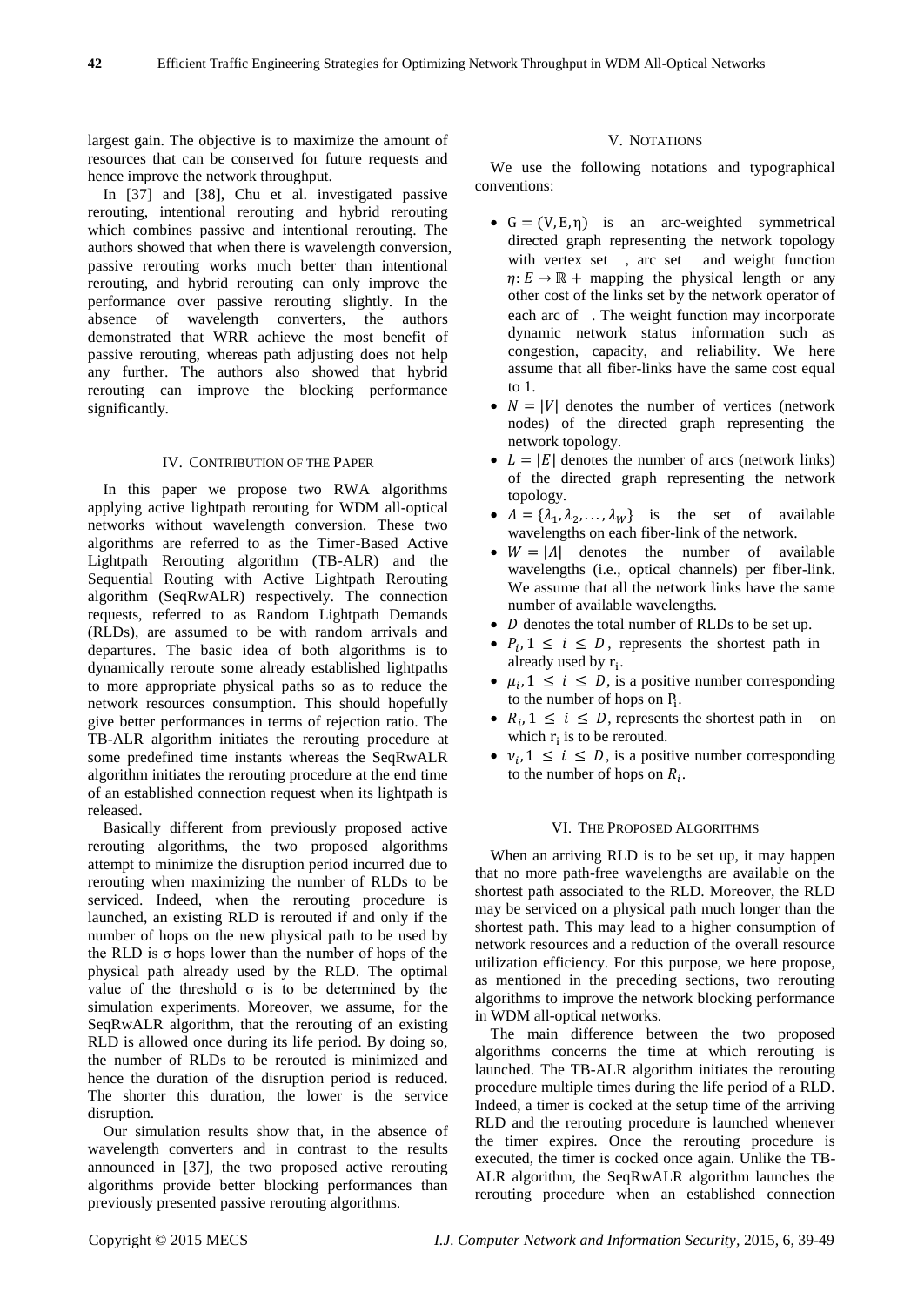leaves the network. Both algorithms use the same routing procedure. In the following, the routing and rerouting procedures are explained in details.

#### *A. The routing procedure*

Both algorithms compute the RWA for the RLDs sequentially, that is demand by demand at the arrival date of each RLD using the algorithm described in [24]. The approach is to transform the network to a graph. The graph's vertices correspond to the network nodes whereas the edges correspond to the fiber-links. Each edge in the graph is associated a weight label representing the cost of routing a new lightpath on the corresponding fiber-link.

To reduce the computational complexity and to simplify the notation, we decompose the graph into a few disjoint subgraphs, each corresponding to the network on a particular wavelength. The routing algorithm finds the shortest path on each subgraph and then chooses the least costly one among all the individual subgraphs. Smallest wavelength index is used to break a tie. The minimumcost wavelength and its associated shortest path, if the routing of the demand is feasible, are selected according to the following three steps:

## **STEP 1: GRAPH TRANSFORMATION**

The network  $G = (V, E)$  with the wavelength set  $\Lambda$  is transformed into a collection of disjoint subgraphs G ( $V^{\lambda}, E^{\lambda}$ ),  $\lambda \in \Lambda$ , each corresponding to the network on a particular wavelength. For each wavelength  $\lambda \in \Lambda$ , the subgraph G ( $V^{\lambda}$ ,  $E^{\lambda}$ ) is obtained by generating a vertex  $i^{\lambda}$ and an edge  $(i^{\lambda}, j^{\lambda})$  if  $i \in V$  and  $(i, j) \in E$ , respectively. Thus the new graph is  $U_{\lambda \in \Lambda}$  G ( $V^{\lambda}$ ,  $E^{\lambda}$ ) where:

$$
V^{\lambda} = \{ i^{\lambda} : i \in V \}, \lambda \in \Lambda \tag{1}
$$

$$
E^{\lambda} = \{ (i^{\lambda}, j^{\lambda}) : (i, j) \in E \}, \lambda \in \Lambda \tag{2}
$$

#### **STEP 2: COST LABELLING**

 $c(i^{\lambda}, j^{\lambda})$  is the cost of using wavelength  $\lambda$  on link  $(i, j)$ . The weight function of each edge of the graph is determined by whether a channel is free or busy, i.e.,

$$
c(i^{\lambda}, j^{\lambda}) = \begin{cases} \varepsilon, & \text{if } \lambda \text{ is free on link } (i, j) \\ +\infty, & \text{otherwise} \end{cases}
$$
 (3)

where  $\varepsilon$  is a tiny positive value.

#### **STEP 3: ROUTE SEARCHING**

For each  $\lambda \in \Lambda$ , the routing algorithm computes the shortest loop-free path with finite cost on each subgraph  $G(V^{\lambda}, E^{\lambda})$  according to the algorithm described in [39]. Let  $\Omega$  be the set of all computed shortest paths. Two cases may happen:

- $\Omega = \emptyset$ , no shortest paths with finite cost exist and the arriving RLD is hence rejected.
- $\Omega \neq \emptyset$ , which means that there is at least one available path-free wavelength along one shortest path connecting the source node to the destination

node of the RLD to be set up. The least costly path and its corresponding wavelength are selected to break a tie. It may happen that two or multiple shortest paths have the same cost. In that case, the wavelength with the smallest index is used.



Fig. 3. Illustration of the graph transformation and the cost labelling of routing procedure

Fig. 3 shows an illustration of decomposing the network into wavelength-disjoint subgraphs and the cost labeling. For the sake of simplicity, we considered a network topology with 4 network nodes. A fiber-link connects each pair of nodes. We assume that there are 3 available wavelengths on each fiber-link. Three lightpaths are already set up according to the details given on Fig. 3. The network topology is transformed into 3 wavelengthdisjoint subgraphs. A channel edge is created to represent a channel with the cost of  $\varepsilon$  if the channel is idle and infinity if the channel is occupied.

#### *B. The rerouting procedure*

In the following we describe the rerouting procedure for the TB-ALR algorithm and the SeqRwALR algorithm.

Timer-Based Active Lightpath Rerouting algorithm's rerouting procedure

When a new arriving RLD  $r_i$  is to be set up on path  $P_i$ , a rerouting timer is started. This timer starts at a predetermined value (denoted  $\kappa$ ) and counts down over time. When the rerouting timer expires, the rerouting procedure is launched. The rerouting procedure aims at rerouting the RLD to a vacant shorter path using the three steps of the routing procedure described in Subsection VI.A. Two different situations may happen:

- $\mu_i \nu_i \geq \sigma$  i.e. the difference between the number of hops of  $P_i$  and that of the new vacant path  $R_i$  is higher than the pre-defined rerouting threshold  $\sigma$ . The new path  $R_i$  is considered to be more suitable to carry the traffic of the active RLD.  $r_i$  is hence rerouted from to  $R_i$ . The cost of the edges on  $R_i$  is updated to and that of the edges on the released path  $P_i$  is updated to  $\varepsilon$ .
- If  $\mu_i \nu_i < \sigma$ . We here assume that it is not worthy to reroute the active RLD  $r_i$  to  $R_i$  and no rerouting is performed.  $P_i$  is still used to carry the traffic of  $r_i$ .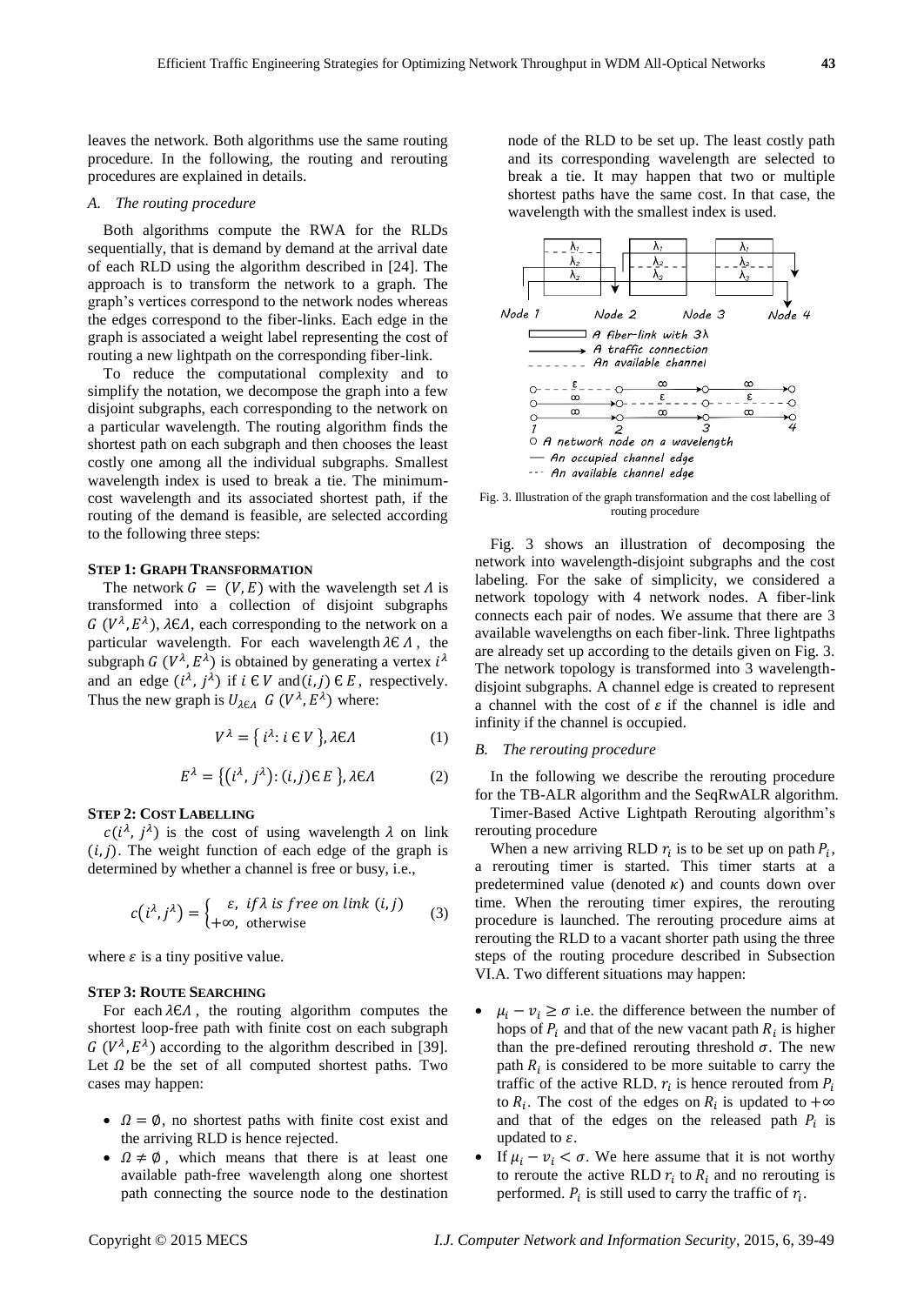At the end of the rerouting procedure, the timer is reinitialized to  $\kappa$  and the rerouting procedure is once again launched when the timer expires. The same process is reiterated until the departure time of the RLD. The optimal value of the rerouting timer,  $\kappa$ , is to be discussed in the simulation results section.

Note that, according to the value of  $\kappa$ , the TB-ALR algorithm may allow the rerouting of an active RLD multiple times during its life period in order to reduce the amount of network resources already consumed by the RLD. By doing so, we hope that the network resources consumption is minimized in order to set up a larger number of arriving lightpath demands and hence improve the network throughput. For instance, if the average lightpath holding time is one day, and if the value of  $\kappa$  is set to 0.125, then the RLD is rerouted 8 times during its life period.

In order to illustrate the principles of the TB-ALR algorithm, we consider once again the example given in Section II. We also assume that the value of the threshold  $\sigma$  is set to 2 and that of the rerouting timer  $\kappa$  is set to 50. We still assume that seven RLDs are already routed according to the details given in Table 3 and that a new RLD is to be set up at time 480 between nodes 5 and 2. One may notice that at the arrival date of the new RLD,  $\lambda_1$  and  $\lambda_2$  are already used by the serviced RLDs on the shortest paths joining the source node 5 to the destination node 2. The routing procedure fails to compute a pathfree wavelength for the new RLD if rerouting is not allowed. The RLD is then to be blocked due to lack of resources.

Table 3. The set of already serviced RLDs No. s d  $\alpha$   $\beta$  Physical path Wavelength

 $1 \mid 1 \mid 2 \mid 190 \mid 520 \mid 1-2 \mid \lambda_2$ 2 | 5 | 3 | 220 | 540 | 5-6-3 |  $\lambda_1$ 3 6 3 300 450 6-3  $\lambda_2$  $4 \mid 5 \mid 2 \mid 320 \mid 500 \mid 5-2 \mid \lambda_1$ 

|                                                                                 | 5                                                     | 6 | 3 | 350 | 640 | $6 - 5 - 2 - 3$ | $\lambda_2$   |  |  |
|---------------------------------------------------------------------------------|-------------------------------------------------------|---|---|-----|-----|-----------------|---------------|--|--|
|                                                                                 | 6                                                     | 4 | 3 | 420 | 820 | $4 - 1 - 2 - 3$ | $\lambda_{1}$ |  |  |
|                                                                                 | 7                                                     | 5 | 6 | 425 | 840 | $5-6$           | $\lambda_2$   |  |  |
|                                                                                 |                                                       |   |   |     |     |                 |               |  |  |
|                                                                                 | Assuming that active rerouting is launched every time |   |   |     |     |                 |               |  |  |
|                                                                                 | a timer associated to an established RLD expires, the |   |   |     |     |                 |               |  |  |
| rerouting procedure of the TB-ALR algorithm tries to                            |                                                       |   |   |     |     |                 |               |  |  |
| reroute $r_5$ for the first time at t=400 when the first timer                  |                                                       |   |   |     |     |                 |               |  |  |
| associated to the RLD, started at $t=350$ , expires. The                        |                                                       |   |   |     |     |                 |               |  |  |
| rerouting procedure fails in rerouting $r_5$ as both                            |                                                       |   |   |     |     |                 |               |  |  |
| wavelengths are already used on the shortest paths                              |                                                       |   |   |     |     |                 |               |  |  |
| corresponding to the RLD. The rerouting timer $\kappa$ is hence                 |                                                       |   |   |     |     |                 |               |  |  |
| reinitialized to 50 and the rerouting procedure is to be                        |                                                       |   |   |     |     |                 |               |  |  |
| launched again when the timer expires at time t=450. One                        |                                                       |   |   |     |     |                 |               |  |  |
| should notice here that at time $t=450$ , the lightpath of                      |                                                       |   |   |     |     |                 |               |  |  |
| RLD $r_3$ is released and hence $r_5$ can be rerouted to path                   |                                                       |   |   |     |     |                 |               |  |  |
| 6-3 on wavelength $\lambda_2$ as $\mu_5 - \nu_5 \ge \sigma = 2$ . Therefore the |                                                       |   |   |     |     |                 |               |  |  |
|                                                                                 | new RLD can be set up at time t=480 using wavelength  |   |   |     |     |                 |               |  |  |

Sequential Routing with Active Lightpath Rerouting algorithm's rerouting procedure

The rerouting procedure is launched at the departure time of a RLD when the corresponding WDM channels

are released. We first compute  $\phi_i^t$ , the set of existing RLDs that should be rerouted when a RLD  $r_i$  leaves the network at time t. The RLDs to be rerouted must meet simultaneously the following two constraints:

- A RLD can be rerouted if and only if the difference between the number of hops of its path and that of the new vacant path, on which the RLD is to be rerouted, is higher than the pre-defined threshold  $(\mu_i - \nu_i \ge \sigma).$
- The rerouting of an existing RLD is allowed once during its life period in order to avoid the rerouting of an active RLD multiple times as the RLD's departure times may be very close. By doing so, we reduce the number of RLDs to be rerouted and consequently the overall service disruption period.

Once  $\phi_i^t$  is computed, two cases may happen:

- $\phi_i^t = \emptyset$ . None of the existing RLDs satisfy the preceding constraints. No rerouting is to be executed.
- $\phi_i^t \neq \emptyset$ . Each RLD in  $\phi_i^t$  is hence rerouted to a vacant shorter path using the routing procedure described in Subsection VI.A. The costs of the new path's edges used by the rerouted RLD are updated to  $+\infty$  and to  $\varepsilon$  the costs of the released path's edges.

In order to illustrate the principles of the SeqRwALR algorithm, let us consider once again the example given in the preceding section. We still assume that 7 RLDs are already routed according to the details given in Table 3 and that a new RLD is to be set up at time 480 between nodes 5 and 2. The routing algorithm fails to compute a path-free wavelength for the incoming RLD. The RLD is hence rejected at the end of the routing phase.

The SeqRwALR's rerouting procedure is executed for the first time at the departure time of RLD  $r_3$  (t=450).  $\phi_3^{450} \neq \emptyset$  as  $r_5$  can be rerouted from the physical path 6–5–2–3 on wavelength  $\lambda_2$  to the physical path 6–3 using wavelength  $\lambda_1$  which become available once the lightpath associated to  $r_3$  is released. We here assume once again that the rerouting threshold is set to 2. Thus, the new RLD arriving at the network at time t=480 and to be set up between the source node 5 and the destination node 2 is serviced on the physical path 5−2 using wavelength  $\lambda_2$ .

## VII. SIMULATION RESULTS

In this section, we experimentally evaluate and compare the performance of the two proposed algorithms presented in Section VI. We used the network topologies shown in Fig. 4 and 5 with 21 and 29 nodes, respectively. The source and destination nodes of the RLDs are drawn according to a random uniform distribution in the interval [1, 21] for the 21-node network and in [1,29] for the 29 node network. We assume that the RLDs arrive at the network randomly according to a Poisson process with common arrival rate per node  $r$  and once accepted, will hold the circuits for exponentially distributed times with mean holding time equal to 1 time unit much larger than

 $\lambda_2$  on the physical path 5−2.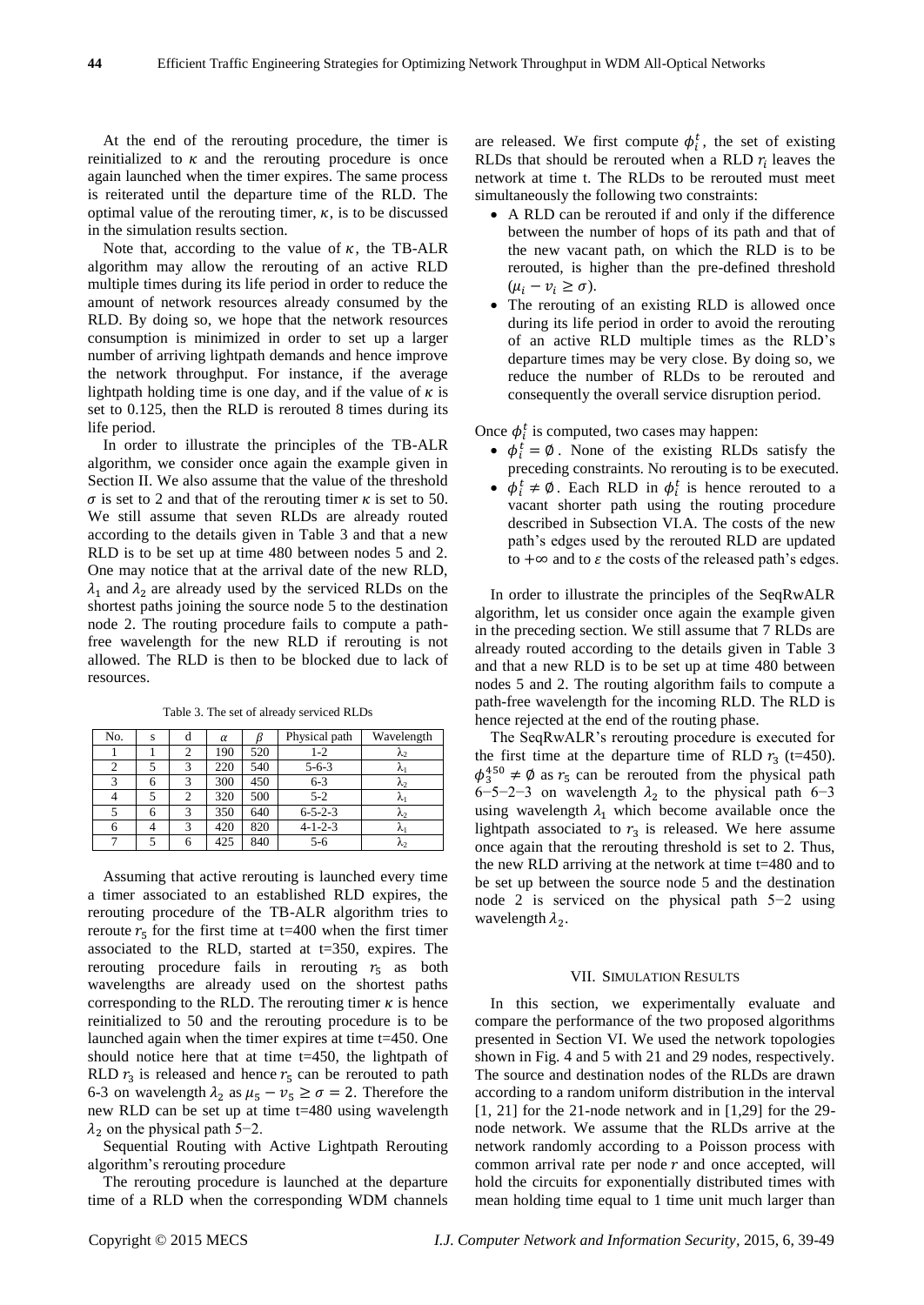the network-wide propagation delay and the connection set-up delay. We also assume that there are  $W=13$ wavelengths on each fiber-link in the network. Each node has enough transmitters and receivers such that a new RLD will not be blocked due to lack of transmitters and receivers. A blocked RLD is cleared and will not retry.



Fig. 4. The 21-node network topology

We generate 25 test scenarios, run the algorithms for each scenario, and compute rejection ratio averages, rejection ratio gain averages and average ratios of rerouted connection for each algorithm. Since the curves obtained for the 29-node network have the same shapes as those obtained for the 21-node network, we here propose to only report the curves obtained for the 21 node network topology.

In the following, we propose to compare the performances of the TB-ALR algorithm with respect to the SeqRwALR algorithm. In order to assess the gain obtained thanks to rerouting, we also propose to compare the performance of both algorithms to that of a traditional no-rerouting algorithm called the sequential RWA algorithm (SeqR) which computes the RWA for the RLDs on the fly without any rerouting according to the routing procedure described in Subsection VI.A.



Fig. 5. The 29-node network topology

Fig. 6 shows the impact of the rerouting threshold  $\sigma$  on the SeqRwALR algorithm's rejection ratio. The results confirm the intuition that the smaller the value of  $\sigma$  is, the lower the rejection ratio is. Indeed, when the value of  $\sigma$ decreases, the number of RLDs to be rerouted is increased resulting in lower rejection ratios but higher service disruption periods. One should here emphasises once again the trade-off between the number of RLDs to be rerouted and the overall disruption period incurred due to rerouting. Fig. 6 also shows the impact of rerouting on the overall rejection ratio as we plot on the same figure the performance of the SeqR algorithm.



Fig. 6. The SeqRwALR algorithm's average rejection ratio w.r.t.

Fig. 7 shows the impact of  $\sigma$  on the SeqRwALR algorithm's average ratio of rerouted RLDs and average rejection ratio gain. The average rejection ratio gain is computed as the difference between the average number of rejected RLDs computed by the SeqR and the SeqRwALR algorithms respectively, divided by the total number of RLDs arriving at the network and multiplied by 100. The average ratio of rerouted RLDs has been computed as the average number of rerouted RLDs divided by the total number of RLDs arriving at the network and multiplied by 100. From this figure, we notice that when  $\sigma$  increases, the average ratio of rerouted RLDs and the rejection ratio gain decrease. In fact, when  $\sigma$  increases, fewer RLDs are to be rerouted (only those having a difference between the number of hops on their paths and that of the new vacant paths on which the RLD are to be rerouted greater than the rerouting threshold  $\sigma$ ). On the one hand, this should lead to short service disruption period, but on the other hand, it becomes increasingly difficult to reduce the network wavelength resources consumption. This explains why the rejection ratio gain falls down when  $\sigma$  increases. We also observe that a rerouting threshold  $\sigma$  equal to 3 provides a good trade-off since for such value our scheme provides an average rejection ratio gain of 11.33% (respectively 11.39% for the 29-node network) and reroutes on the average 24% of existing RLDs (respectively 29% for the 29-node network).



Fig. 7. The SeqRwALR algorithm's average ratio of rerouted RLDs /average rejection ratio gain w.r.t.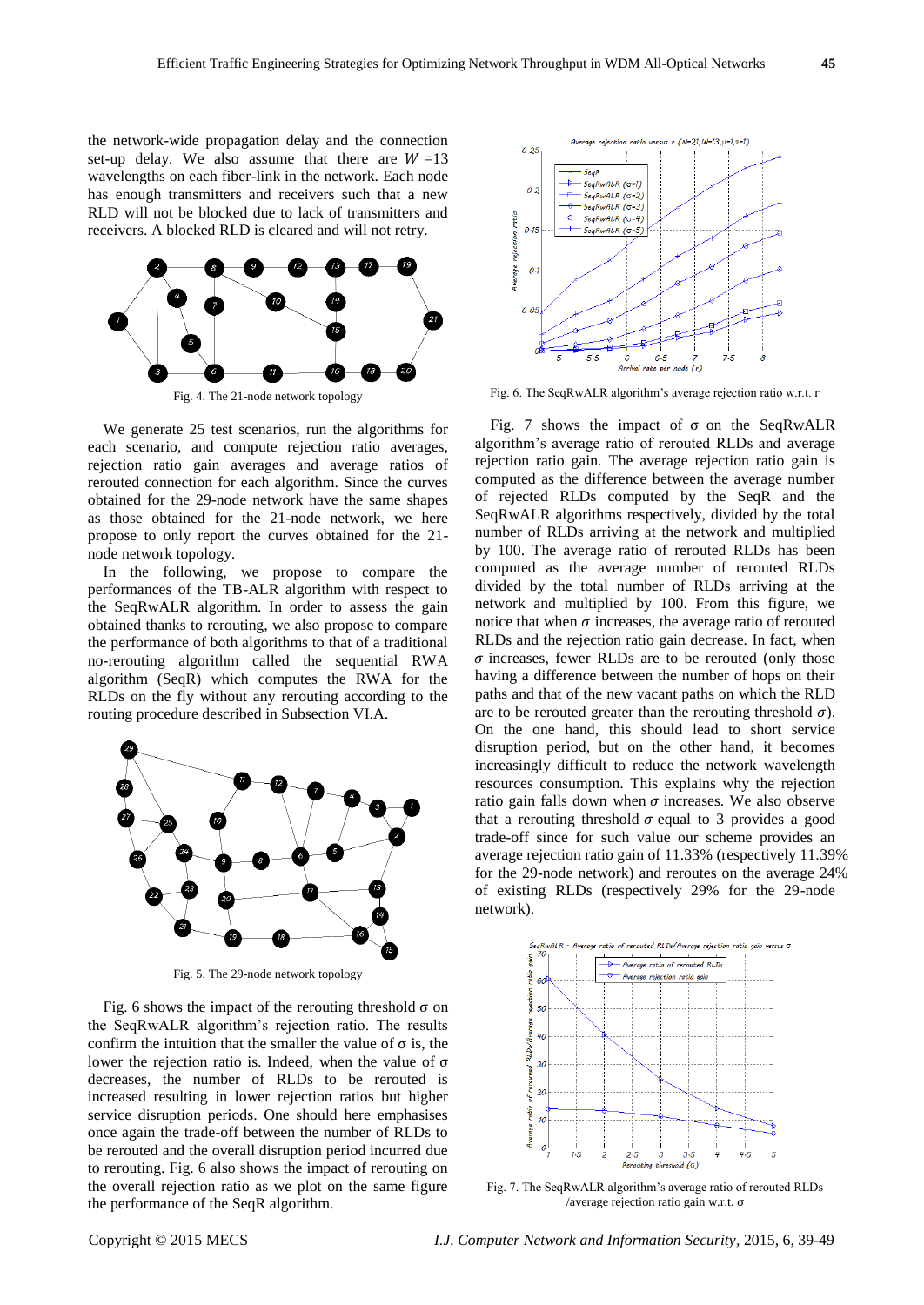In Fig. 8 we draw the impact of the rerouting timer's predetermined value  $\kappa$  on the TB-ALR algorithm's rejection ratio. We notice that small values of  $\kappa$  give better performances in terms of rejection ratio. But with the decrease of  $\kappa$ , the signaling overhead will increase because the TB-ALR algorithm needs to refresh the information of network status more frequently. In order to highlight the gain obtained due to rerouting, we also plot on the same figure the average rejection ratio obtained by the sequential routing algorithm.



Fig. 8. The TB-ALR algorithm's average rejection ratio w.r.t. r



Fig. 9. The TB-ALR algorithm's average ratio of rerouted RLDs /average rejection ratio gain w.r.t. κ

In Fig. 9, we plot the average ratio of rerouted RLDs and the average rejection ratio gain obtained by the TB-ALR algorithm w.r.t.  $\kappa$ . One may notice here that the rejection ratio gain and  $\kappa$  are inversely proportional. Indeed, when the value of  $\kappa$  decreases, the rejection ratio gain increases. An average rejection ratio gain of 12.8% (respectively 12.3% for the 29-node network) is observed for  $\kappa = 0.042$  under the aforementioned simulation parameters. The average rejection ratio gain is equal to 2.9% (respectively 3.3% for the 29-node network) when the value of  $\kappa$  is equal to 0.75. This result is quite trivial because when the value of the rerouting timer  $\kappa$  decreases, the rerouting procedure is launched multiple times and thereby a lot of existing RLDs are rerouted leading to

lower resources consumption and hence higher rejection ratio gain. This gain goes along with an increase in the number of RLDs to be rerouted and thus an increase of the signaling overhead and the service disruption period as illustrated in Fig. 9.

A new trade-off arises between the rejection ratio gain and the rerouting timer  $\kappa$ , from the preceding observations. A reasonable trade-off is observed for  $\kappa =$ 0.125 as the average rejection ratio gain is equal to 10.11% (respectively 10.43% for the 29-node network) while the signaling overhead and the service disruption period are still acceptable since the average ratio of rerouted RLDs is 27.3% (respectively 30.4% for the 29-node network). For instance, if the average lightpath holding time is one day, then  $\kappa$  can be set to 3 hours to achieve good performance while keeping the overhead and the service disruption period at a very low level.

In order to validate the choice of the value of the rerouting threshold  $\sigma$ , we plot in Fig. 10 the average ratio of rerouted RLDs and the average rejection ratio computed by the TB-ALR algorithm w.r.t.  $\sigma$  for  $\kappa =$ 0.125. One may notice that for  $\sigma = 1$  and  $\sigma = 2$  a large number of RLDs are rerouted (78% and 47% respectively) for a slight rejection ratio gain compared to  $\sigma = 3$ . We therefore set, in the following, the value of  $\sigma$  to 3 and that of  $\kappa$  to 0.125 and propose to study the performances of our two intentional lightpath rerouting schemes, in comparison with those obtained by the SeqR algorithm and the following two algorithms:

- The Sequential Routing with Lightpath Rerouting algorithm (SeqRwLR) described in [34]. The SeqRwLR algorithm is a passive lightpath rerouting algorithm, which initiates the rerouting procedure at the set-up time of an arriving RLD to be blocked due to lack of resources.
- The Parallel Move To Vacant Wavelength Retuning algorithm (Parallel MTV-WR) described in [20]. The Parallel MTV-WR algorithm is a passive wavelength rerouting algorithm that performs wavelength rerouting at the set-up time of an arriving RLD to be rejected due to lack of resources.



Fig. 10. The TB-ALR algorithm's average ratio of rerouted RLDs /average rejection ratio gain w.r.t.  $\sigma$  for  $\kappa = 0.125$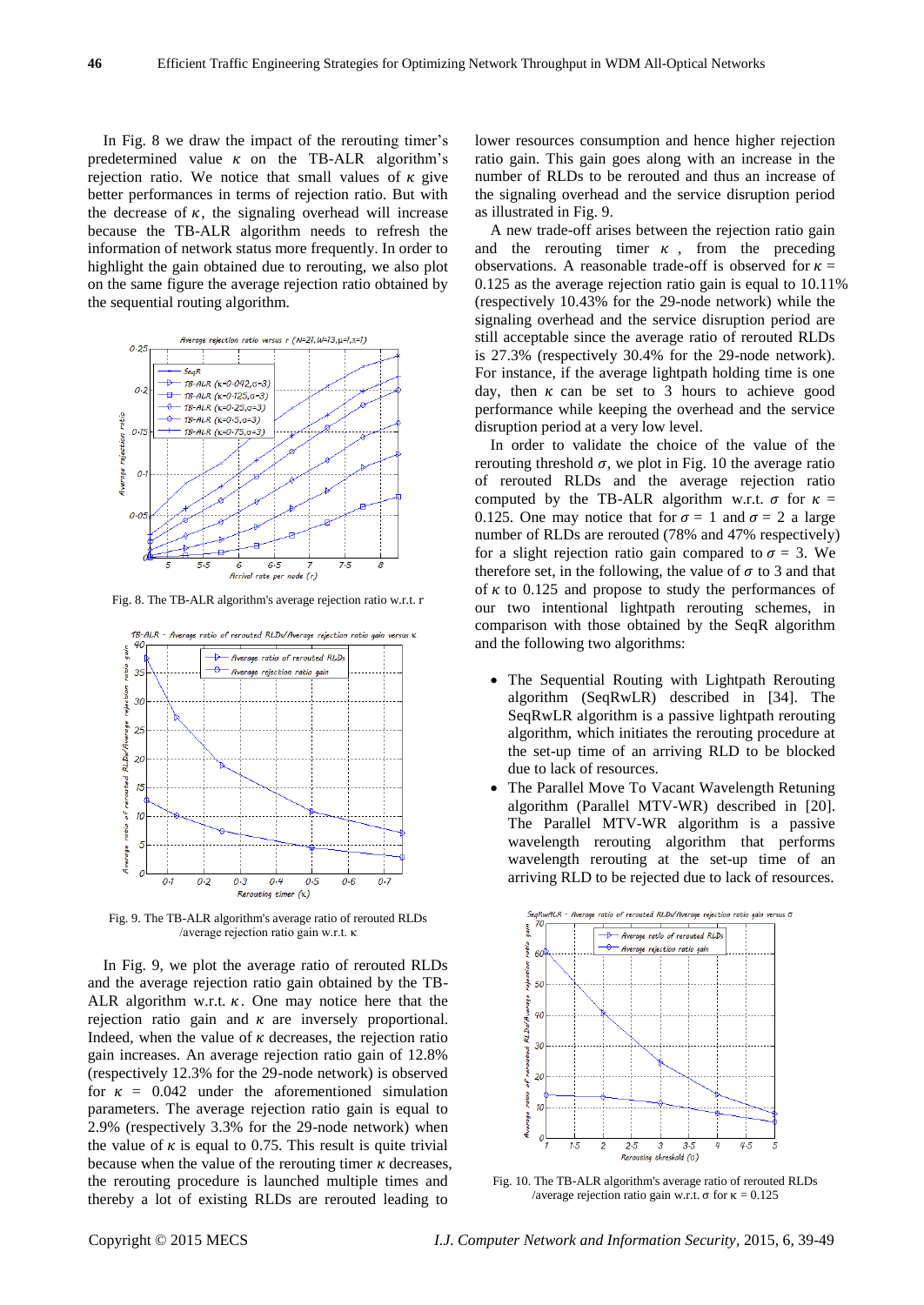Fig. 11 shows the average lightpath demand rejection ratio computed by the above five algorithms with respect to traffic loading per node,  $r$ . From this Figure, one may bring out the following four main conclusions.

- Thanks to rerouting (be it active or passive), the RLD rejection ratio is improved. On the average, the rejection ratio is reduced up to 2% with the Parallel MTV-WR algorithm, 5% with the SeqRwLR algorithm, 12% with the TB-ALR algorithm and 14% with the SeqRwALR algorithm.
- The Parallel MTV-WR algorithm has the worst blocking performance. This is because the Parallel MTV-WR algorithm performs the rerouting using only WRR whereas all the other rerouting algorithms use LRR.
- The proposed active rerouting algorithms perform better than the two passive rerouting algorithms. By rerouting the existing RLDs to more suitable physical paths, the WDM channels consumption is minimized allowing the accommodation of a maximum number of incoming requests and leading to better rejection ratios.
- Unexpectedly, the performance of the TB-ALR algorithm is not as good as that of the SeqRwALR algorithm despite the fact that the TB-ALR algorithm allows multiple rerouting of an active RLD. On the average, the latter rejects 2% fewer requests than the former. This is mainly due to the rerouting threshold constraint;  $\sigma$ . Let us remind that an active RLD is rerouted only if the new path, on which the RLD is to be rerouted, is  $\sigma$  hops lower than the number of hops on the physical path already used by the RLD. Because of this constraint, fewer RLDs are rerouted several times during their life period. The impact of this constraint becomes severe when the number of accepted RLDs increases in the network. Moreover, the SeqRwALR algorithm launches the rerouting procedure at the end time of an established RLD when its lightpath is released and hence network resources consumption reduction can be very impressive. On the opposite, the TB-ALR initiates the rerouting procedure at some predefined time instants that do not correspond necessarily to the departure times of already set up RLDs. This causes the failure of the rerouting procedure when no network resources are released.

In Fig. 12, we draw the average rejection ratio gain versus  $r$ . One may notice that the rejection ratio gain increases with the traffic load before it falls down under heavy traffic load. In fact, under low traffic load, both algorithms still manage to reduce network resources consumption by rerouting some of the existing RLDs on shorter new physical paths and hence set up new arriving requests. As the traffic load increases, it becomes increasingly difficult to find new vacant shorter paths on which the existing RLDs can be rerouted in order to set up more requests. The network reaches its saturation regime. Note that the TB-ALR algorithm achieves a maximum rejection ratio gain equal to 12.46% (respectively 13.46% for the 29-node network) whereas the SeqRwALR achieves a maximum rejection ratio gain equal to 14.17% (respectively 15.63% for the 29-node network) under the aforementioned simulation parameters.



Arrival rate per node (r) Fig. 13. Average ratio of rerouted RLDs w.r.t.

8

Copyright © 2015 MECS *I.J. Computer Network and Information Security,* 2015, 6, 39-49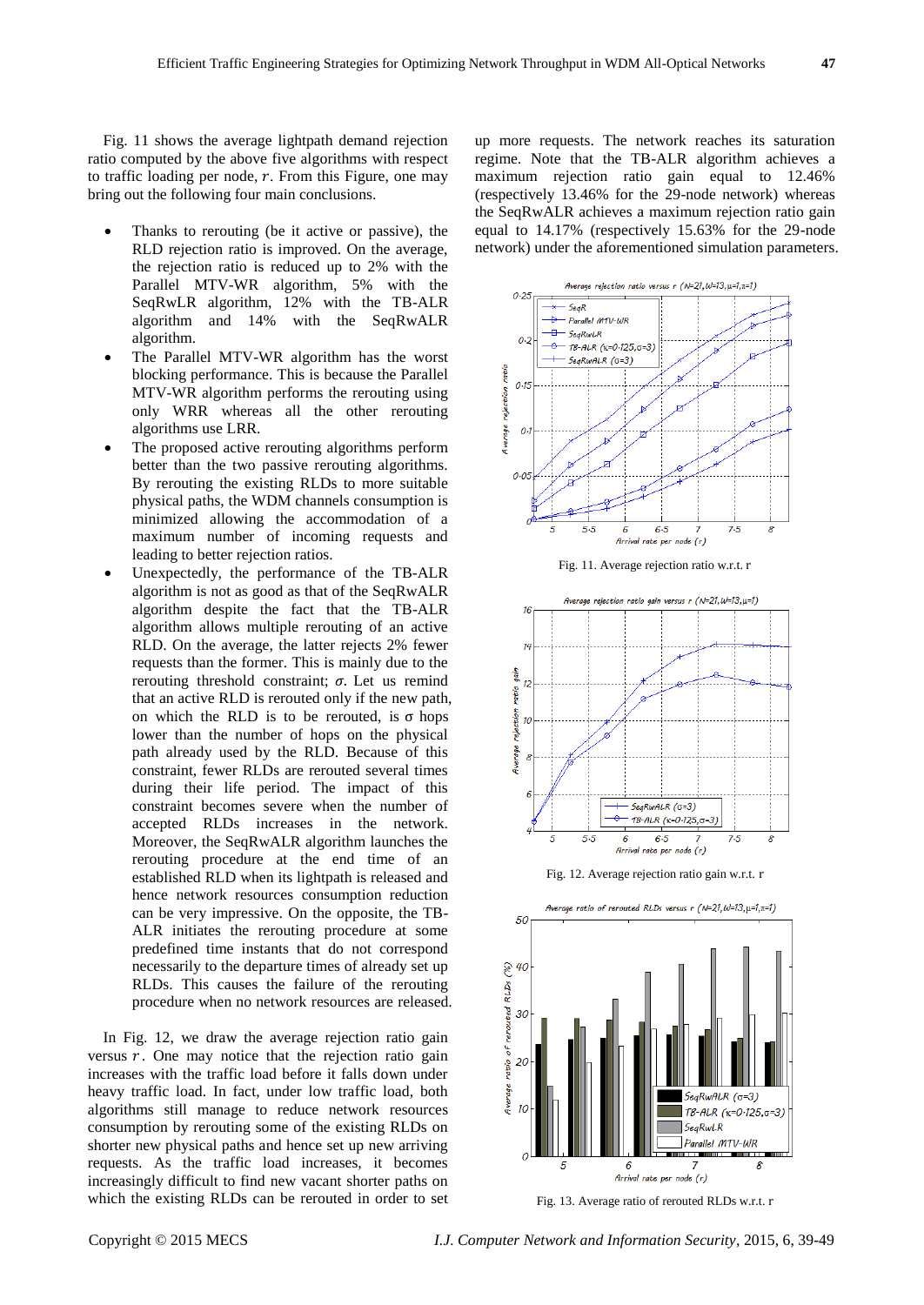In Fig. 13, each group of four bars shows the average ratio of rerouted RLDs computed using the SeqRwALR algorithm (first bar from the left-hand side), the TB-ALR algorithm (second bar), the SeqRwLR algorithm (third bar) and the Parallel MTV-WR algorithm (fourth bar) respectively. From Fig. 13, we notice that for small values of  $r$ , active lightpath rerouting algorithms require more active RLDs to be rerouted than passive lightpath rerouting algorithms whereas under high traffic load, active lightpath rerouting algorithms reroute fewer existing RLDs than passive rerouting algorithms. This can be explained by the fact that passive rerouting algorithms require to reroute a large number of existing RLDs under high traffic load when it becomes difficult to set up an arriving RLD without rerouting existing RLDs as the amount of available network resources become very low. Unlike passive rerouting algorithms, the number of RLDs to be rerouted decreases with  $r$  for active rerouting algorithms. Indeed, when the network reaches its saturation regime, it becomes difficult to reroute an active lightpath to a more suitable path satisfying the rerouting threshold constraint.

#### VIII. CONCLUSION

In this paper, we proposed two simple intentional rerouting schemes for WDM all-optical networks under random traffic. Simulation results show that the proposed schemes yield much lower rejection ratios than traditional no-rerouting algorithms. Furthermore, our intentional rerouting algorithms perform better than passive rerouting algorithms previously presented in the literature. The main reason is that intentional rerouting schemes switch dynamically existing lightpaths from longer paths to vacant shorter ones so as to reduce the total number of consumed WDM channels and therefore improve the network throughput. Moreover, the two proposed intentional rerouting algorithms reroute a minimum number of active RLDs. We hope, thus, that our algorithms achieve minimum service disruption periods.

Our forthcoming studies will investigate the RWA problem applying hybrid rerouting in all-optical WDM networks to, hopefully, increase network throughput while shortening the service disruption period and decreasing the signaling overhead.

#### **REFERENCES**

- [1] N. Zhang and H. Bao, "Re-routing Technology and Its Application in Optical Network," in Proceedings, *2010 International Conference on Innovative Computing and Communication and 2010 Asia-Pacific Conference on Information Technology and Ocean Engineering*, pp. 24- 27, 2010.
- [2] I. Chlamtac, A. Ganz, and G. Karmi, "Lightpath Communications: An Approach to High-Bandwidth Optical WANs," *IEEE Transactions on Communications*, 40(7):1171-1182, Jul. 1992.
- [3] H. Zang, J. P. Jue, and B. Mukherjee, "A Review of Routing and Wavelength Assignment Approaches for Wavelength-Routed Optical WDM Networks," *Optical Networks Magazine*, 1(1):47-60, 2000.
- [4] M. Kovacevic and A. Acampora, "Benefits of Wavelength Translation in All-Optical Clear-channel Networks,' *IEEE Journal on Selected Areas in Communications*, 14(5):868-880, 1996.
- [5] H. Q. Ngo, D. Pan, and Y. Yang, "Optical Switching Networks with Minimum Number of Limited Range Wavelength Converters," in Proceedings, *IEEE INFOCOM*, volume 2, pp. 1128-1138, 2005.
- [6] B. Ramamurthy and B. Mukherjee, "Wavelength Conversion in WDM Networking," *IEEE Journal on Selected Areas in Communications*, 16(7):1061-1073, 1998.
- [7] S. Subramaniam, M. Azizoglu, and A. K. Somani, "All-Optical Networks with Sparse Wavelength Conversion," *IEEE/ACM Transactions on Networking*, 4(4):544-557, 1996.
- [8] J. Yates, J. Lacey, D. Everitt, and M. Summerfield, "Limited Range Wavelength Translation in All-Optical Networks," in Proceedings, *IEEE INFOCOM*, pp. 954- 961, 1996.
- [9] X. Chu and B. Li, "Dynamic Routing and Wavelength Assignment in the Presence of Wavelength Conversion for All-Optical Networks," *IEEE/ACM Transactions on Networking*, 13(3):704-715, 2005.
- [10] K. Chan and T. P. Yum, "Analysis of Least Congested Path Routing in WDM Lightwaves Networks," in Proceedings, *IEEE INFOCOM*, pp. 962-969, 1994.
- [11] H. Harai, M. Murata, and H. Miyahara, "Performance of Alternate Routing Methods in All-Optical Switching Networks," in Proceedings, *IEEE INFOCOM*, pp. 517- 525, 1997.
- [12] L. Li and A. K. Somani, "Dynamic Wavelength Routing Using Congestion and Neighbourhood Information," *IEEE/ACM Transactions on Networking*, 7(5):779-786, 1999.
- [13] A. Mokhtar and M. Azizoglu, "Adaptive Wavelength Routing in All-Optical Networks," *IEEE/ACM Transactions on Networking*, 6(2):197-206, 1998.
- [14] S. Ramamurthy and B. Mukherjee, "Fixed-Alternate Routing and Wavelength Conversion in Wavelength-Routed Optical Networks," *IEEE/ACM Transactions on Networking*, 10(3):351-367, 1998.
- [15] R. Ramaswami and K. Sivarajan, "Routing and Wavelength Assignment in All-Optical Networks," *IEEE/ACM Transactions on Networking*, 3(5):489-500, 1995.
- [16] Y. Zhu, G. N. Rouskas, and H. G. Perros, "A Comparison of Allocation Policies in Wavelength Routing Networks," *Photonic Network Communications Journal*, 2(3):265-293, 2000.
- [17] M. Koubàa, N. Puech, and M. Gagnaire, "Routing and Wavelength Assignment of Scheduled and Random Lightpath Demands," in Proceedings, *IEEE Wireless and Optical Communications Networks*, pp. 7-9, 2004.
- [18] A. A. M. Saleh, "Transparent Optical Networking in Backbone Networks," in *OFC*, pp. 62-64, 2000.
- [19] I. Tomkos, "Transport Performance of WDM Metropolitan Area Transparent Optical Networks," in *OFC*, pp. 350-352, 2002.
- [20] K. C. Lee and V. O. K. Li, "A Wavelength Rerouting Algorithm in Wide-Area All-Optical Networks, *IEEE/OSA Journal of Lightwave Technology*, 14(6):1218- 1229, 1996.
- [21] M. Koubàa and M. Gagnaire, "Lightpath Rerouting Strategies in WDM All-Optical Networks Under Scheduled and Random Traffic," *IEEE/OSA Journal of*